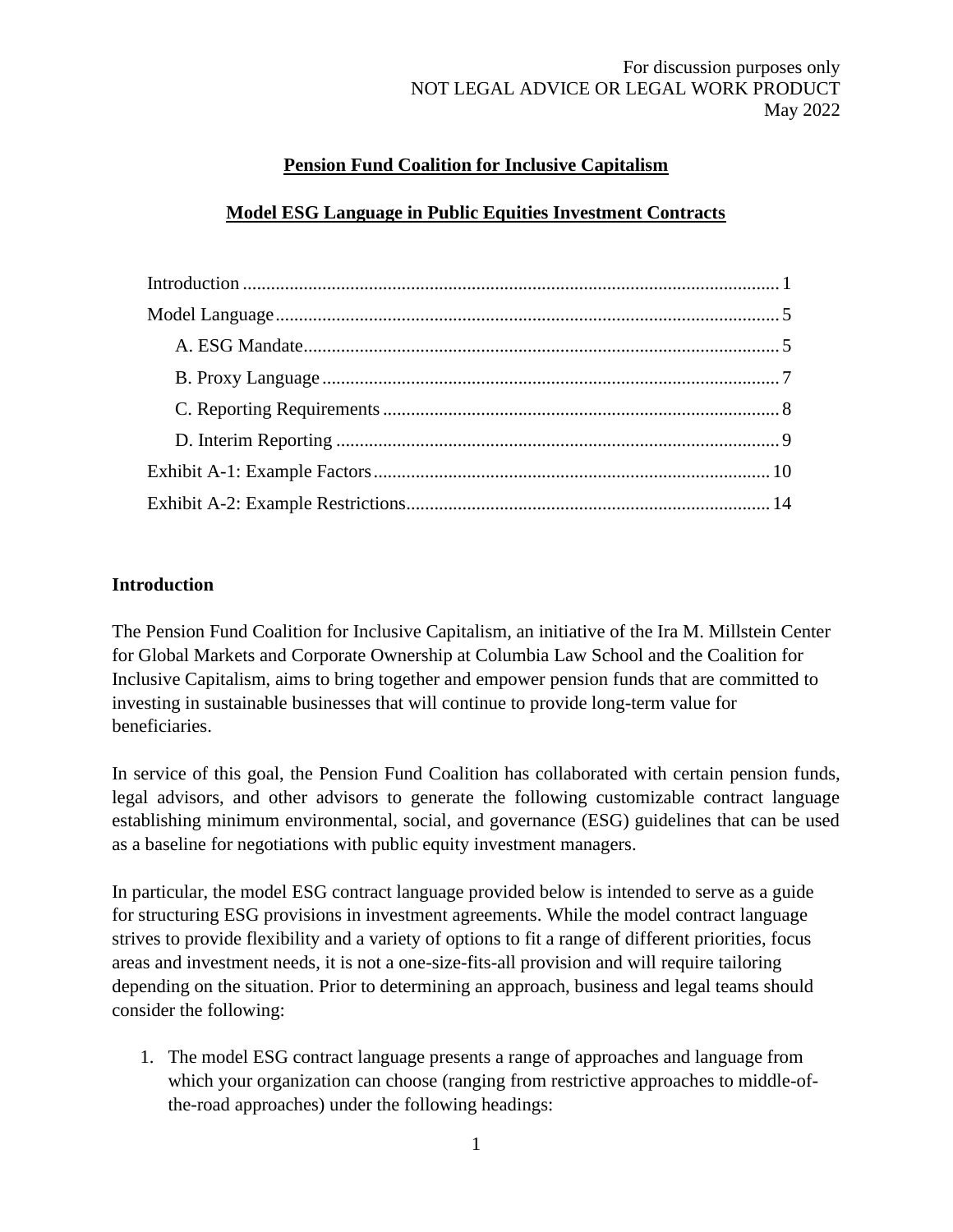- A. ESG Mandate
- B. Proxy Language
- C. Reporting Requirements on a Regular Basis
- D. Additional Interim Reports

Each of these clauses is designed to be inserted into a broader agreement with an asset manager. This model ESG contract language is meant to apply to active asset managers in public equities, and not to passive index funds or private markets investments;  $\frac{1}{1}$  the Pension Fund Coalition has separately developed model ESG language intended for private investment fund agreements in closed-ended private equity style funds.

- 2. Prior to using the model ESG contract language, identify to what extent ESG language will be used by investment professionals (in diligence and monitoring) or counsel (in documentation) in pursuing ESG priorities, and consider the following:
	- a. What are your organization's ESG priorities, and what does ESG mean to your organization? For example, how does your organization prioritize each of the social, environmental or governance issues? Which issues are higher priorities? How does your organization integrate and assess each factor uniquely and as interrelated considerations? It is important to assess your organization's broader objectives and priorities (i.e., financial returns, diversification, geographic considerations) to appropriately tailor ESG provisions.
	- b. How do you intend to integrate and account for ESG factors in your investments? For example, is your organization primarily driven by profitability and integrates ESG considerations in the investment research process among the factors to consider from a risk-management or value creation perspective? Is your organization's strategy intended to focus on ESG themes in a way that seeks to achieve certain ESG outcomes? Clarify with the asset manager what their default assumption is, as their starting point may be different from yours. Your position on this question will inform your negotiation strategy and how highly to prioritize certain clauses in the model ESG contract language.
	- c. What is your organization's mission statement as it pertains to ESG, and how do you think about achieving that mission? For example, the mission that many asset owners have for ESG is to drive value creation, support the goal of achieving superior risk-

<sup>&</sup>lt;sup>1</sup> While these contract provisions were not drafted for negotiations with fixed-income investment managers, an asset owner may consider reviewing the model contract provisions with its legal and business teams and advisors to determine which provisions, if any, may be useful in that context. In this scenario, the asset owner and its advisors would need to adjust the model provisions for the fixed-income context, keeping in mind that there are a host of debt-specific issues that the model provisions do not contemplate or take into account.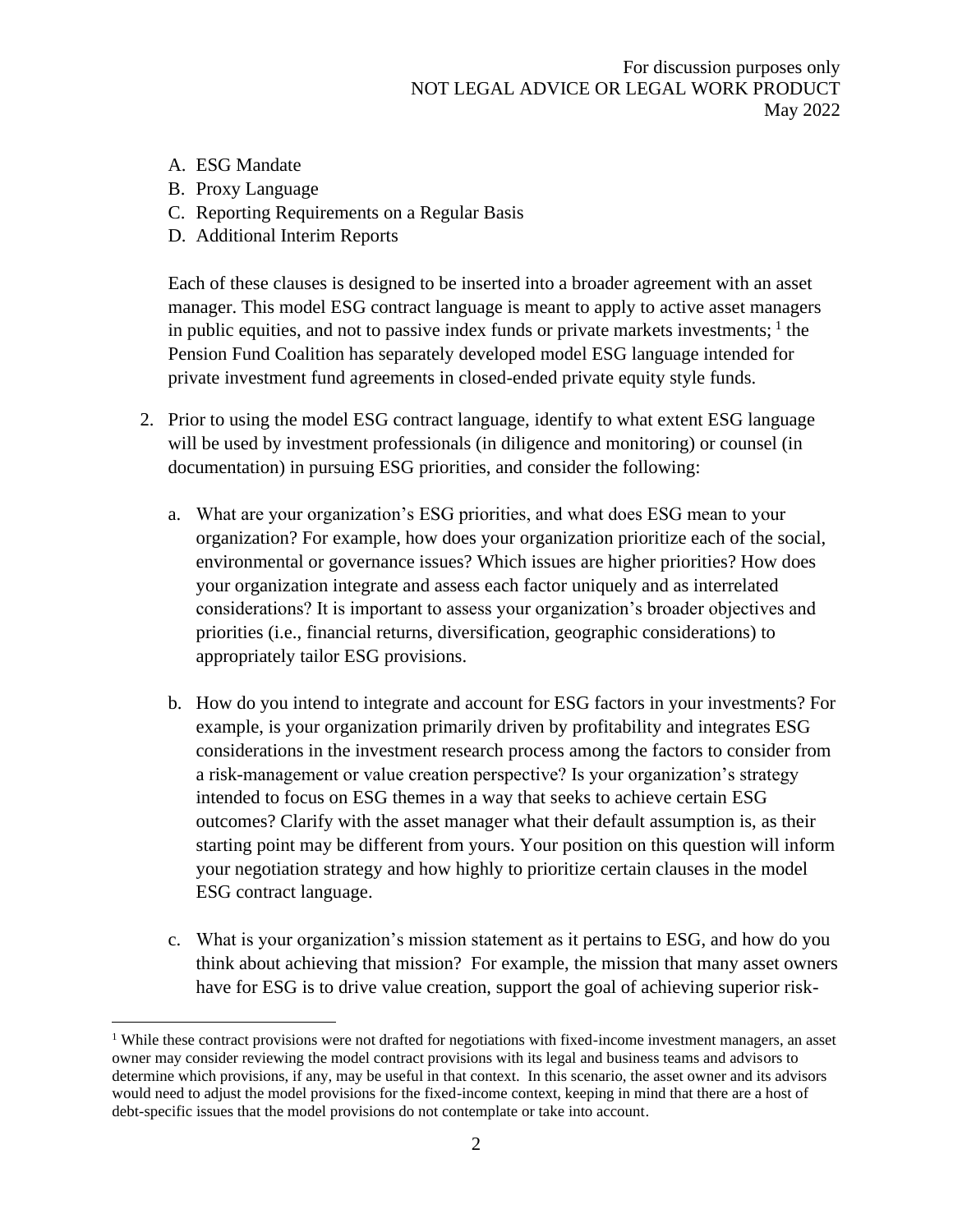adjusted returns, and mitigate financial risks in the portfolio and systemic risk in the markets. Asset owners can use a number of different strategies towards this mission, and will want to discuss with asset managers how to best incorporate those strategies into investment decisions. When negotiating ESG provisions in investment contracts, you should think about and work with asset managers on clarifying both the mission and end goals, as well as how to best make investment decisions to reach those goals.

- i. For example, at the portfolio company level, you may want the asset manager to (w) systematically incorporate diligence of the financial materiality of ESG factors; (x) affirmatively invest on behalf of the owner in ESG-aligned investments, (y) avoid or divest from non-ESG-aligned investments, and/or (z) allow investment in high-risk or high-potential companies, through which the manager may effect positive change on behalf of the owner through engagement and value creation.
- ii. At both asset manager and portfolio company levels, consider adopting a standardized reporting template as an exhibit to the contract to assess compliance and achievement of ESG targets, and where appropriate include economic incentives based on ESG metrics. When negotiating ESG provisions in investment agreements, the parties should consider and clarify the mission, goals, appropriate metrics, performance indicators, and monitoring and reporting to measure progress on achieving those goals, as well as how to most effectively make investment decisions to reach those goals.
- d. How do you want the ESG provisions to fit within the context of the broader agreement,<sup>2</sup> including other key business/commercial terms, such as the asset manager compensation structure terms, a fiduciary obligation to maximize return on investment, or duration of the investment agreement (and any operative termination clauses), among others? To what extent are ESG considerations a policy requirement as compared to optional additional terms? While the negotiation of ESG provisions is not necessarily a zero sum game, as ESG provisions will be considered among the many business terms on the negotiating table, it will be helpful to consider that some asset managers may not agree to a robust ESG provision without some concession afforded elsewhere. Additionally, many asset owners currently do not yet have ESG provisions at all in their investment contracts with managers, and requesting new provisions will generally require discussion around "low-bar" versus "high-bar" requests, and what managers will need from owners to accommodate such requests (e.g., specific requests

<sup>&</sup>lt;sup>2</sup> As an example, FCLTGlobal's Model for Long-Term Contract Provisions provides an approach to consider ESG within broader investment agreements (available at https://www.fcltglobal.org/wp-content/uploads/Institutional-Investment-Mandates-Anchors-for-Long-term-Performance\_FCLTGlobal.pdf#page=16).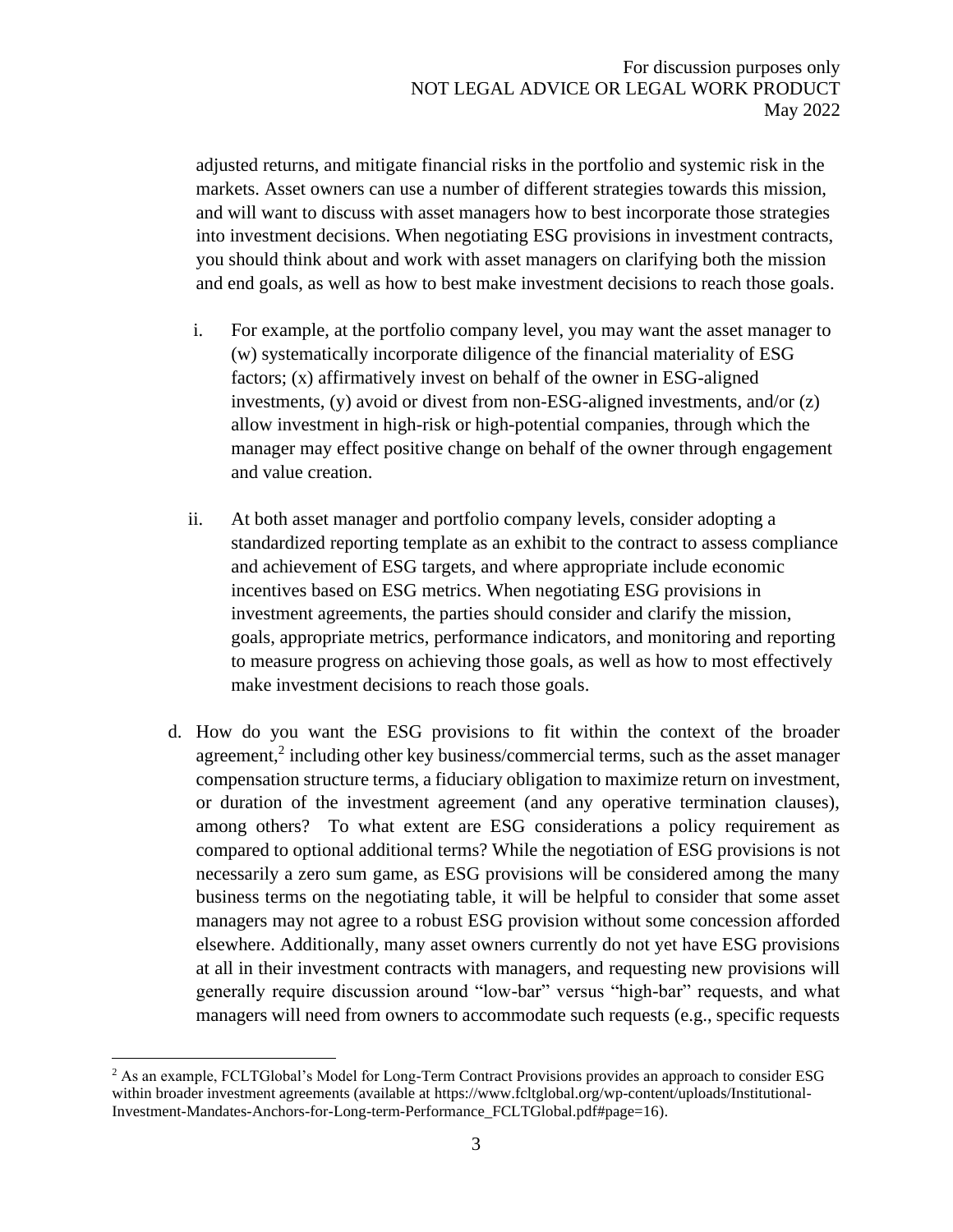and reporting may result in more administrative burden, which could lead to additional fees as well as guidance required from your end to assist managers with meeting those expectations, while, alternatively, if you want a streamlined easy process, you may need to give managers more discretion and room for judgment calls that may not exactly match your own). As such, it is important to assess your organization's broader objectives and priorities so you can determine where you are willing to compromise, what is non-negotiable, and which versions of the model ESG contract provisions, if any, you propose.

- e. What are your organization's policies and procedures as they pertain to ESG when selecting asset managers? For example, consider whether the asset manager has (a) signed on to best practices, such as the United Nations-supported Principles for Responsible Investment ("UNPRI") or Operating Principles for Impact Management (the "Impact Principles"), (b) ESG policies and procedures in place, and/or (c) systems in place to monitor progress based on ESG targets (whether focused on diversity, reducing carbon footprint or other measures).
- f. To what extent do your organization's ESG policies and procedures seek specific compliance or outcomes at the level of the asset manager and/or at the level of portfolio companies?<sup>3</sup>

Depending on your organization's specific circumstances and situation, the model ESG contract language may need significant revisions or adaptation. When negotiating and incorporating this model ESG contract language into your broader investment agreement, you should align with asset managers on, among other things, the definitions of ESG related terms, implementation and monitoring. Legal and business teams should collaborate in determining how or to what extent to use the model ESG contract language within the broader context of your investment agreements.

Finally, this model ESG contract language is general in nature, and should be tailored to the specific legal or business situation at hand. This introduction and the model contract language set forth in further detail below are not legal advice, and should not be considered or relied on as legal advice.

<sup>&</sup>lt;sup>3</sup> Securities regulators such as the SEC in the U.S. and the European Council (through the AIFMD) in Europe are increasingly focused on how asset managers disclose (and support the disclosure) of ESG strategies and performance. An owner will be looking to the same as to whether the asset manager's policies also support compliance with the contract provisions addressing ESG. A succinct summary of ESG disclosure rules and standards for the asset management industry, as of January 2022, is available at:

https://client.clearygottlieb.com/63/2279/uploads/2022-01-18-a-snapshot-of-global-sustainability-disclosure-rulesfor-asset-managers.pdf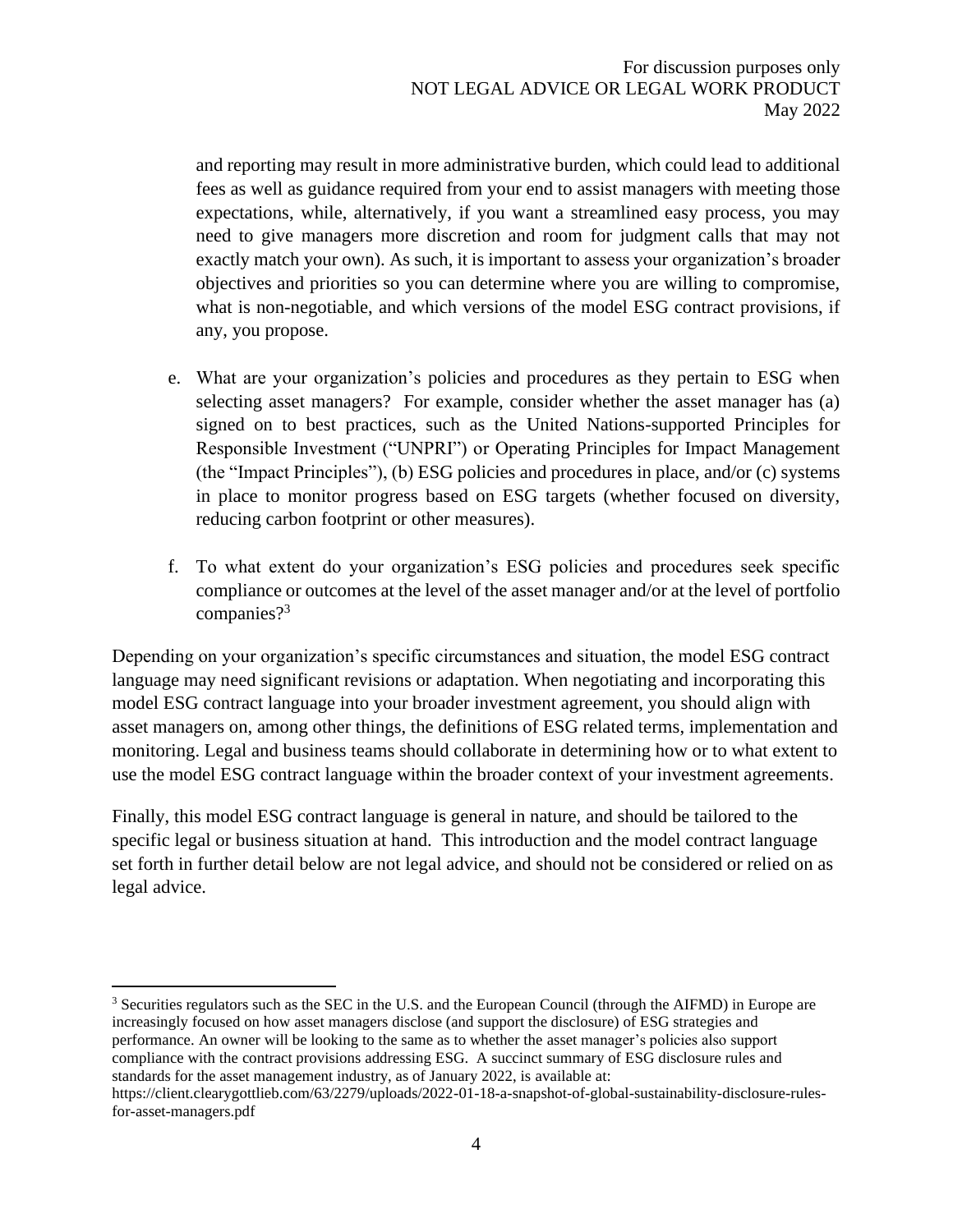### <span id="page-4-0"></span>**Model Contract Language**

### <span id="page-4-1"></span>**A. ESG Mandate (clauses (a) and (b))**

#### (a) Manager hereby acknowledges that:

#### *Approach 1: Investors with individualized ESG investment policies/guidelines*

Investor has informed Manager of its desire to invest in a responsible manner that takes into account [and prioritizes] Environmental, Social and Governance ("ESG") criteria, and confirms that it is aware that Investor has endorsed a list of ESG criteria as set forth in Exhibit A attached hereto (the "ESG Policy").<sup>4</sup> Manager hereby acknowledges receipt of the ESG Policy and agrees that Manager will, and will ensure that any assignee or subcontractor will [consider] / [incorporate] / [comply with the guidance set forth in] the ESG Policy [into] / [in] its investment decision making processes. [Manager will, upon request of Investor on a quarterly basis, confirm that it has complied with this clause for the prior quarterly period preceding such request.]<sup>5</sup> Investor may update the ESG Policy periodically, in connection with its internal policies and procedures, and will provide the Manager with such updates promptly. The Manager agrees to take such updates into account in connection with any future investments. In the event that Manager is not able to comply with the updated ESG Policy, Investor and Manager shall have good faith discussions and work to agree on a compromise.

## *Approach 2: Investors preferring to rely on standardized metrics, ratings, etc. or on Managers to recommend standardized metrics, ratings, etc.*

Investor has [committed to the application of][is a signatory to] the [United Nations Principles of Responsible Investing ("UNPRI")] / [UN Guiding Principles on Business and Human Rights ("UNPBHR")] / [Task Force on Climate-related Financial Disclosures ("TCFD") guidelines] / [International Sustainability Standards Board principles] / [The Value Reporting Foundation's Integrated Thinking Principles, Integrated Reporting Framework and/or SASB Standards] /

<sup>4</sup> Consider attaching Investor's internal ESG policy / guiding principles as an Exhibit to the contract. Alternatively, Investor may list ESG factors that they want Manager to affirmatively consider through direct engagement (see Exhibit A-1), or include any specific industries or types of companies in which they are prohibited from investing (see Exhibit A-2 for example guidelines on investment restrictions), or a combination of both.

<sup>5</sup> Please note that Manager may request to include some exemptions to this requirement, which is commonly seen in PE context, but not yet predominantly seen in public equities investment contracts. Such language may look like the following: "provided, however, that Manager shall not be obligated to act, or refrain from acting, in any manner that Manager believes, [in its sole discretion][in its reasonable discretion], is either (i) inconsistent with Manager's other duties under the Contract, or (ii) inconsistent with its primary obligation to maximize the value of the holdings in Investment Account for the benefit of Investor." (However, there is no need to offer up this language in the first instance. Ultimately, Investor should decide whether they want Manager to make the trade-off in monetary return, or simply want Manager to diligence ESG and apply the findings to their return-oriented investment process.)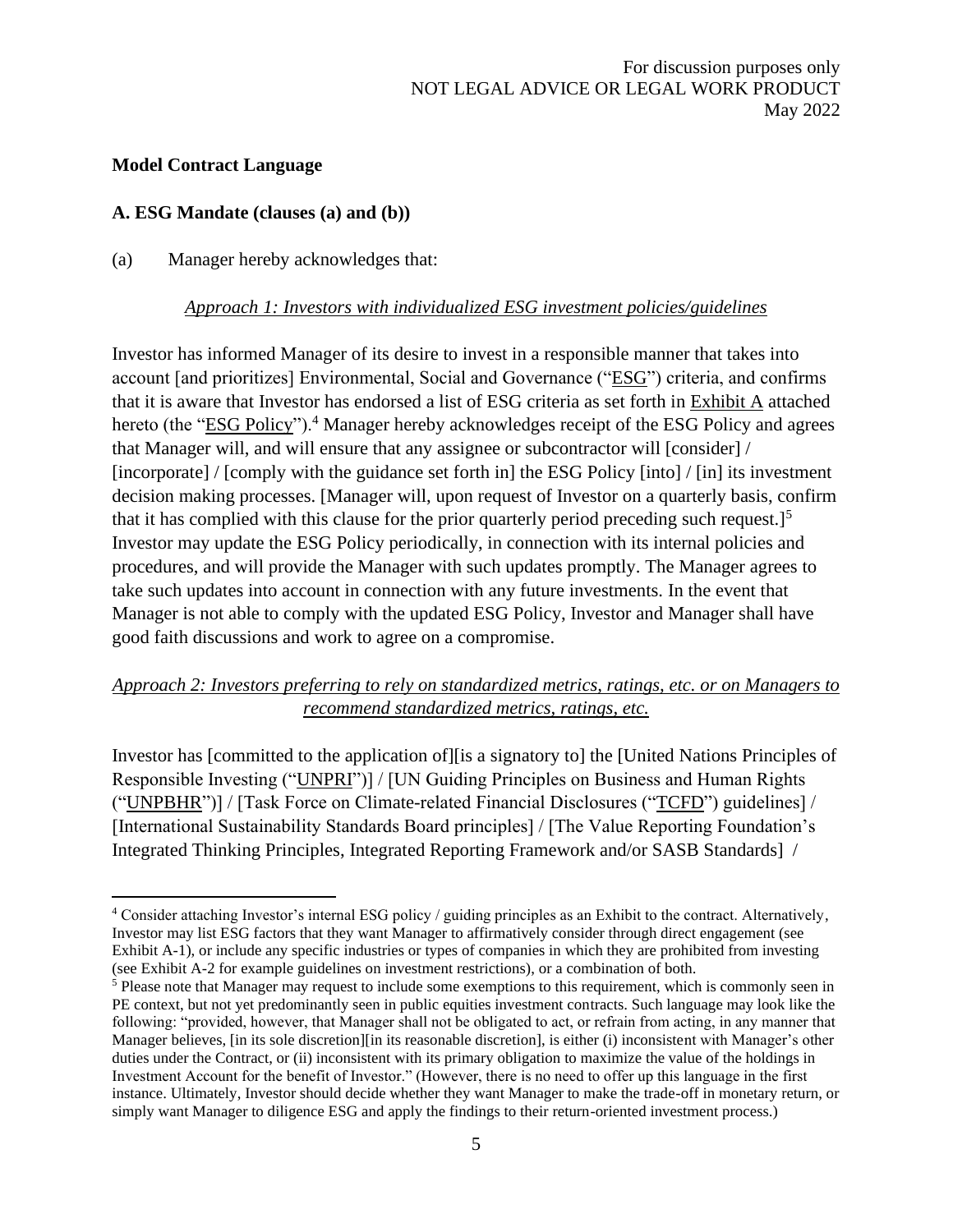[Global Reporting Initiative Sustainability Reporting Standards ("GRI")] / [Science-Based Targets ("SBTs")], 6 and the Investor [is committed to] / [requires] the [application of]/[compliance with] these Environmental, Social and Governance ("ESG") [criteria] / [metrics] / [standards] / [considerations] / [operations guidelines] / [disclosure frameworks] [with respect to investment managers] / [with respect to potential portfolio companies] to the management of its Investment Account<sup>7</sup>.

#### OR:

Investor has committed to investing in companies that [promote the United Nations Sustainable Development Goals ("UN SDGs")] / [materially comply with or otherwise satisfy the requirements of [the ICMA green and/or social bond principles] / [[certain portions of] the European Commission's ten-step action plan with respect to "green financial products"] / [receive a rating equal to or above [  $\Box$ ] as evaluated under [ISS's E&S Score]] / [State Street's R-Factor] / [MSCI's ESG Rating] / [S&P's Global ESG Score as calculated from their Corporate Sustainability Assessment] / [Sustainalytics ESG Risk Rating] / [Vigeo Eiris ESG Rating]<sup>8</sup>.

#### OR:

Investor has committed to investing in companies consistent with ESG criteria, metrics, standards, guidelines and other considerations (including, but not limited to, operational guidelines for managers and disclosure frameworks for portfolio companies) (altogether, "ESG Investment Criteria"). [Manager and Investor shall mutually agree on a list of ESG Investment Criteria, which Manager shall incorporate into its investment decisions.] / [Manager has provided a list of ESG Investment Criteria to Investor, which Investor has approved and which Manager shall incorporate into its investment decisions.] Such list [is] / [will be] attached hereto as Exhibit A and may be amended from time to time by Manager with advance notice and consent of Investor.<sup>9</sup>

<sup>6</sup> These are just a few examples of standardized metrics, ratings and guidelines that may be included depending on each Investor's individual preferences and priorities. As the standards are quickly evolving (with some standards changing, merging or disappearing), and as new laws and regulations (both in the US and abroad) come into effect or are being contemplated and impact the state of the market, please consider those standards that are most widely accepted as appropriate for the investment strategy, geography and sector as well as language to address successor frameworks.

 $^7$  As drafted, this provision assumes there is a designated "Investment Account," but can be easily revised to apply to each individual investment or group of investments, as applicable.

<sup>8</sup> These are just a few examples of ESG ratings systems that may be included depending on each Investor's individual preferences and priorities.

<sup>9</sup> This option may be helpful for Investors that do not already have internal ESG principles or frameworks and/or have sufficient resources to research and evaluate third party resources, and would prefer to rely on Manager to initially propose appropriate ESG criteria, metrics, standards, and guidelines for Investor.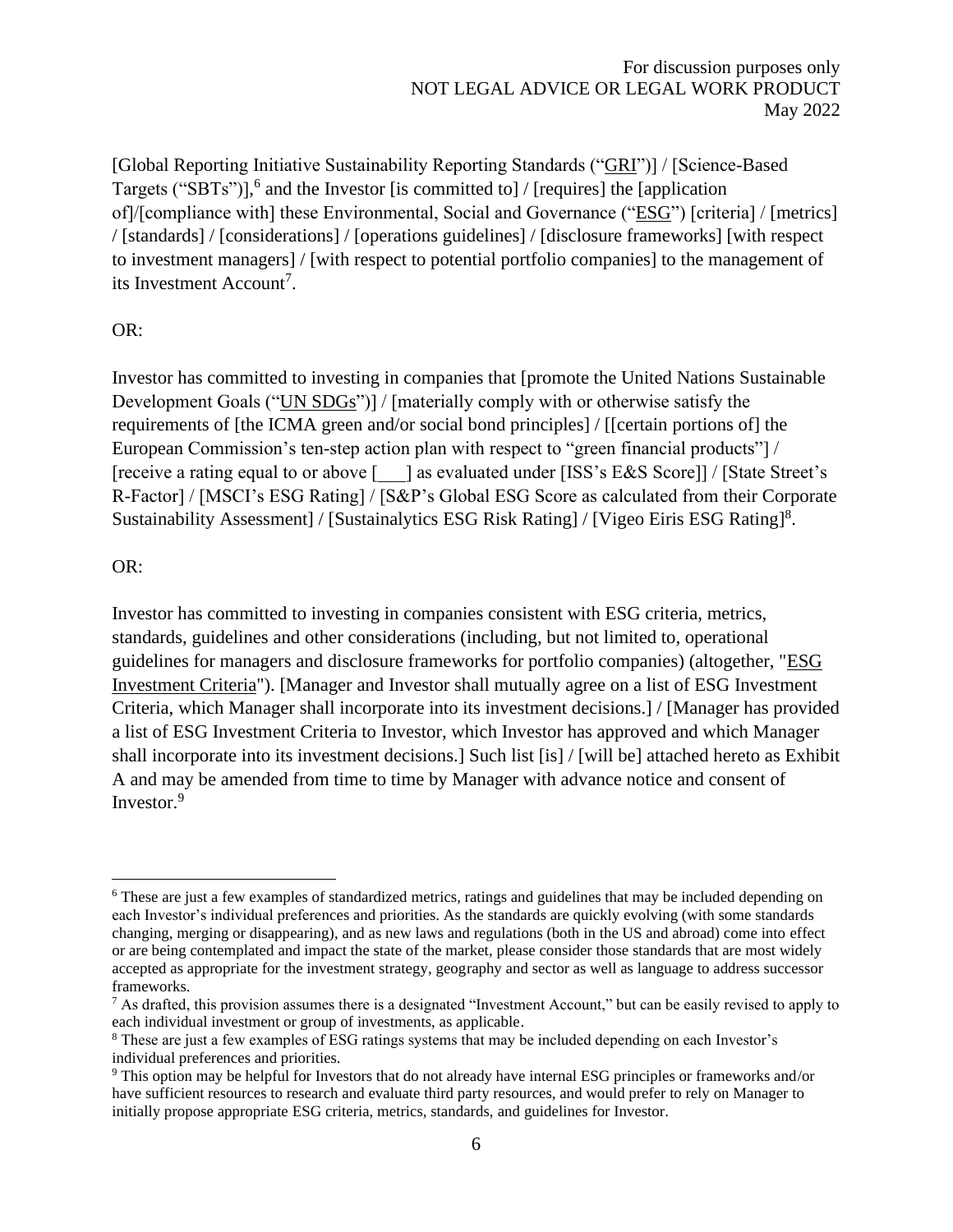(b) Manager agrees to, and will ensure any assignee or subcontractor will, comply with all applicable laws and regulations relating to sustainable investing, [consider] / [incorporate] / [uphold] / [comply with the guidance set forth in] the above [ESG Principles]/[ESG criteria] in its investment decision making processes, consistent with and in acknowledgement of Investor's [commitment to socially responsible investing]/[status as a signatory of the [UNPRI]/[Impact Principles]/[ESG Principles]], [as articulated in Investor's ESG investment beliefs and the *Guiding Principles* provided to the Manager, attached hereto as Exhibit A.]

#### <span id="page-6-0"></span>**B. Proxy Language (clause (c))**

#### *Approach 1: Investor Retains Voting Rights*

(c) Manager will assist, as required, Investor in exercising the Voting Rights attached to any voting class securities in each Investment Account.<sup>10</sup> [Within a [reasonable time] / [[ ] business days] following each annual meeting of stockholders [and any special meeting of stockholders] of any entity for which Investor holds voting class securities with attached Voting Rights, Manager shall furnish to Investor, in writing, [(i)] a complete voting record reflecting all of the votes cast by Manager on behalf of Investor for each item of business voted on at such meeting [and (ii) a report on how Manager cast its discretionary votes at all of Investor's portfolio companies on behalf of other asset owners whose portfolios are managed by Manager $]^{11}.$ <sup>12</sup>

# *Approach 2: Manager Votes According to Investor's Guidelines<sup>13</sup>*

(c) Manager shall exercise the Voting Rights attached to any voting class securities in each Investment Account in accordance with the voting guidelines [attached hereto as Annex [ ]] / [provided in writing to Manager by Investor].<sup>14</sup> [Within a [reasonable time] / [[ ] business days] following each annual meeting of stockholders [and any special meeting of stockholders] of any entity for which Investor holds voting class securities with attached Voting Rights, Manager shall furnish to Investor, in writing, a complete voting record reflecting all of the votes cast by

 $10$  As drafted, this provision assumes that Investors are not registered stockholders and do not directly receive proxy cards from the portfolio companies.

<sup>&</sup>lt;sup>11</sup> While the information in (ii) may be helpful data and benchmarking for investors, depending on the jurisdiction, asset managers may have no fiduciary duty to provide this to clients who retain their own voting rights and many managers may be reluctant to provide this information to investors in such scenarios.

 $12$  This provision contemplates a situation where Manager still votes on Investor's behalf (even though Investor is instructing Manager how to vote the shares). Since Investors are giving specific voting instructions to Manager under this approach, Investors may decide that such a report is not necessary, particularly if Managers would find it to be overly burdensome.

<sup>&</sup>lt;sup>13</sup> Where applicable, Investors may want to discuss the recommendations laid out in the UK Taskforce on Pension Scheme Voting Implementation (TPSVI) with Managers when negotiating proxy voting rights.

<sup>&</sup>lt;sup>14</sup> Investor should discuss with Manager the mechanics of how voting in accordance with Investor's guidelines will work, including, for example, particular voting guidelines on certain ESG proposals and whether any exceptions may be made.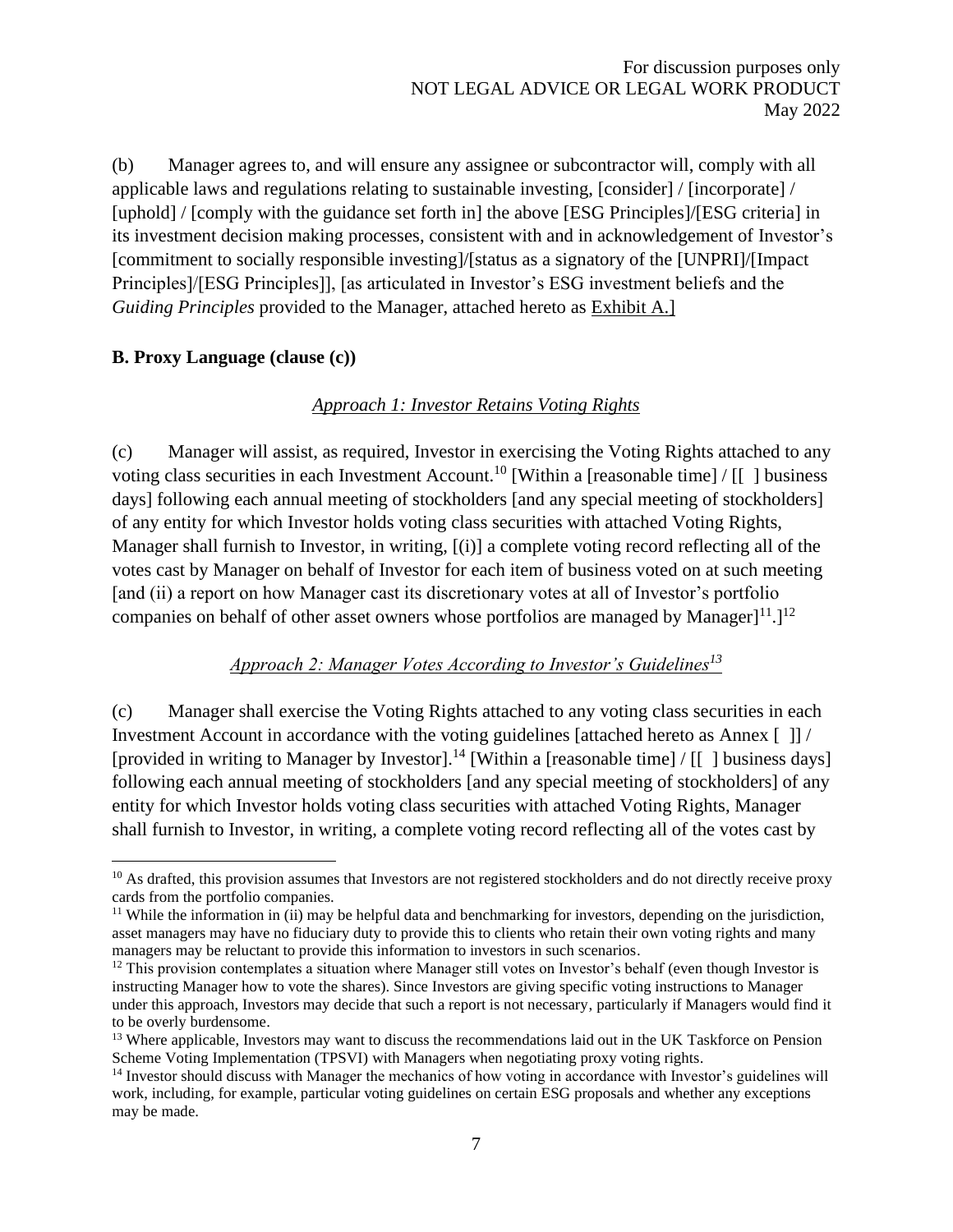Manager on behalf of Investor for each item of business voted on at such meeting [and, with respect to any ESG proposals voted on at any portfolio company of Investor, confirmation of whether Manager voted inconsistently with how Manager voted on behalf of Investor with respect to shares managed for other asset owners].

## *Approach 3: Manager Retains Voting Rights*

(c) [Upon reasonable written request from Investor, Manager shall provide written notice to Investor describing [the anticipated voting decisions to be made by Manager] / [any anticipated voting decisions that deviate from [management's recommendations] / [ISS's, Glass Lewis's or another identified proxy advisory firm's recommendations] with respect to the voting class securities in each Investment Account. Should Investor[, taking into account Manager's fiduciary duty,] believe that a specific proxy should be voted a particular way, Investor may, within  $\lceil \quad \rceil$ business days of receipt of such notice, contact the Manager to discuss the Investor's viewpoint and rationale, and, if Investor so chooses, make a request to change any voting decision. The Manager will retain the right to vote the proxy; however, in the event the Manager does not vote in accordance with Investor's recommendation, it shall provide the Investor, in writing, an explanation of the rationale for Manager's vote.] Within a [reasonable time] / [[ ] business days] following each annual meeting of stockholders [and any special meeting of stockholders] of any entity for which Investor holds voting class securities with attached Voting Rights, Manager shall furnish to Investor, in writing, a complete voting record reflecting all of the votes cast by Manager on behalf of Investor [and, with respect to any ESG proposals voted on at any portfolio company of the Investor, confirmation of whether Manager voted inconsistently with how Manager voted on behalf of Investor with respect to shares managed for other asset owners].

## <span id="page-7-0"></span>**C. Reporting Requirements on a Regular Basis (clause (d))**

(d) Manager shall, within 45 days after the end of each calendar [year] / [each quarter], deliver a report [("Annual Report")] / [("Quarterly Report")] to Investor detailing Manager's investment and management activity on behalf of Investor and compliance with [the ESG Investment Considerations] / [the ESG Policy] / [clause [(a)] of this Agreement]. Such report shall, at minimum, include discussion of [(i) Manager's process of conducting research and diligence on and tracking ESG activities of portfolio companies, (ii) any stewardship activities conducted by Manager as part of their asset management activities,  $^{15}$  and (iii) material developments in ESG matters at portfolio companies in which Manager currently holds or has held a material position in the prior [calendar year] / [quarter] with respect to Investor's

<sup>&</sup>lt;sup>15</sup> In the current landscape, Managers may push back on creating a reporting obligation for stewardship activities, and even if this clause is successfully negotiated into the contract, the response may range depending on the Manager.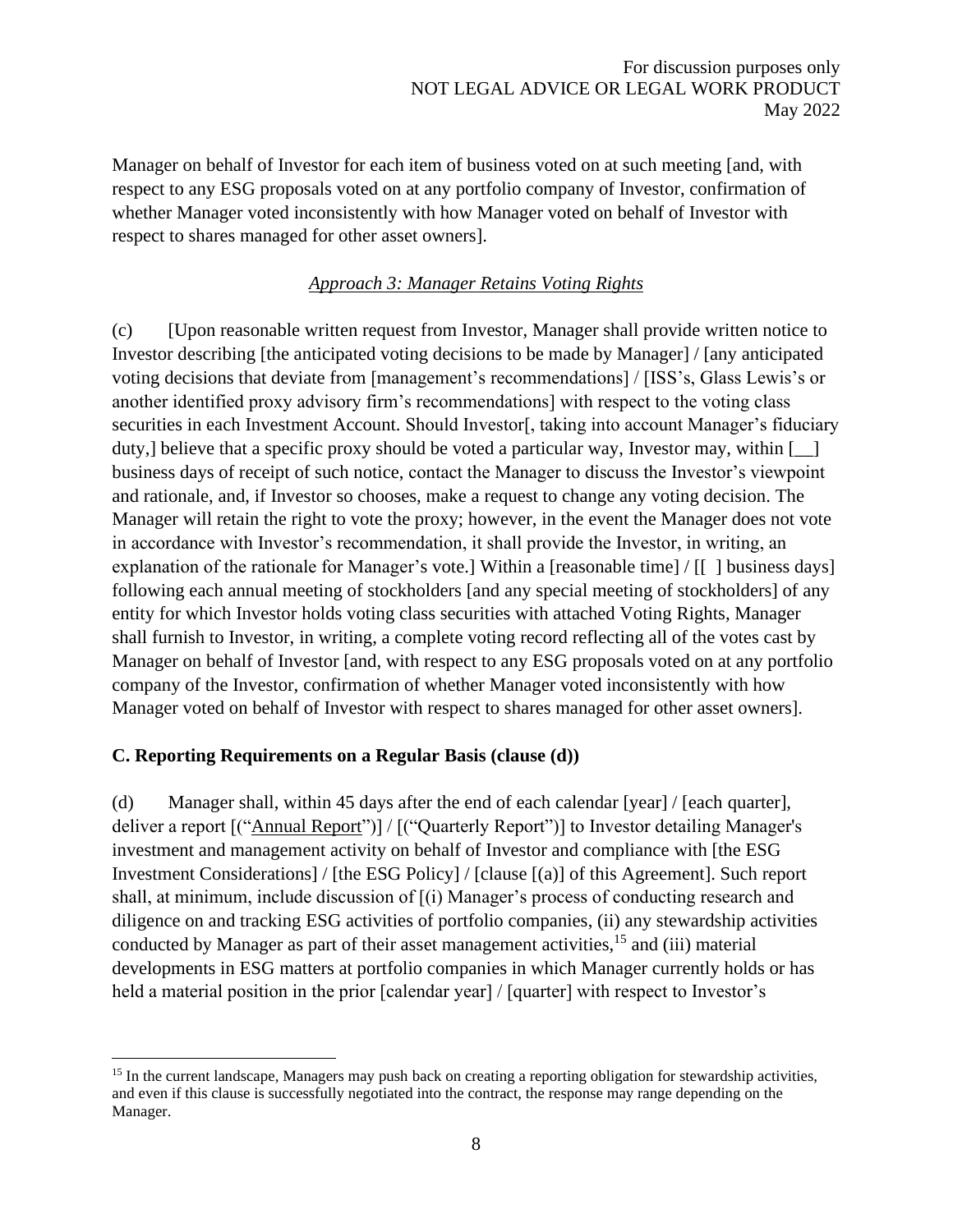Investment Account ("Material Portfolio Companies"), <sup>16</sup> in each case in a format generally consistent with [(and no less detailed in any material respect than)] the form reporting template attached hereto as  $Exhibit B<sup>17</sup>$ ] [Manager shall promptly advise Investor in writing of any</u> changes or planned changes to its research, diligence or tracking process involving ESG criteria.]

# <span id="page-8-0"></span>**D. Additional Interim Reports on Material Adverse Developments<sup>18</sup> (clause (e))**

(e) [Upon Investor's reasonable request] [subject to applicable legal, regulatory and confidentiality obligations]<sup>19</sup> In addition to the Annual Report, Manager shall use [best] / [reasonable best] / [commercially reasonable] efforts to notify Investor in writing with additional interim updates on any material adverse developments relating to ESG matters in portfolio companies, as soon as practicable [after becoming aware of such developments] / in sufficient detail for Investor to understand the additional risks to its investment involved in such an adverse development, and provide updates on any corrective action that has been taken in respect thereof.

<sup>&</sup>lt;sup>16</sup> Investor and Manager should consider having a defined term for "material portfolio companies" based on what is reasonable and practical for that particular Manager's investment time horizon and strategy, or to agree on a process for making this determination going forward.

<sup>&</sup>lt;sup>17</sup> Agreeing on a specific format of quarterly ESG report upfront will force Manager to be more thoughtful about tracking ESG performance and documenting material developments, which will help enhance the Manager's accountability. This point may be carefully negotiated -- if reporting form is unrealistically detailed, Manager may find the obligations too burdensome and objectionable.

<sup>&</sup>lt;sup>18</sup> This interim reporting requirement should be carefully negotiated. In the current market climate, such a provision not yet widely adopted in existing public investment agreements, as opposed to the PE context, and Investors can expect that the asset manager will volunteer information on positive ESG developments without needing to agree to do so by contract.

<sup>&</sup>lt;sup>19</sup> Managers will likely ask for these qualifiers, but it is up to Investor whether to give these in the first instance or wait until Managers affirmatively ask in the course of the negotiations.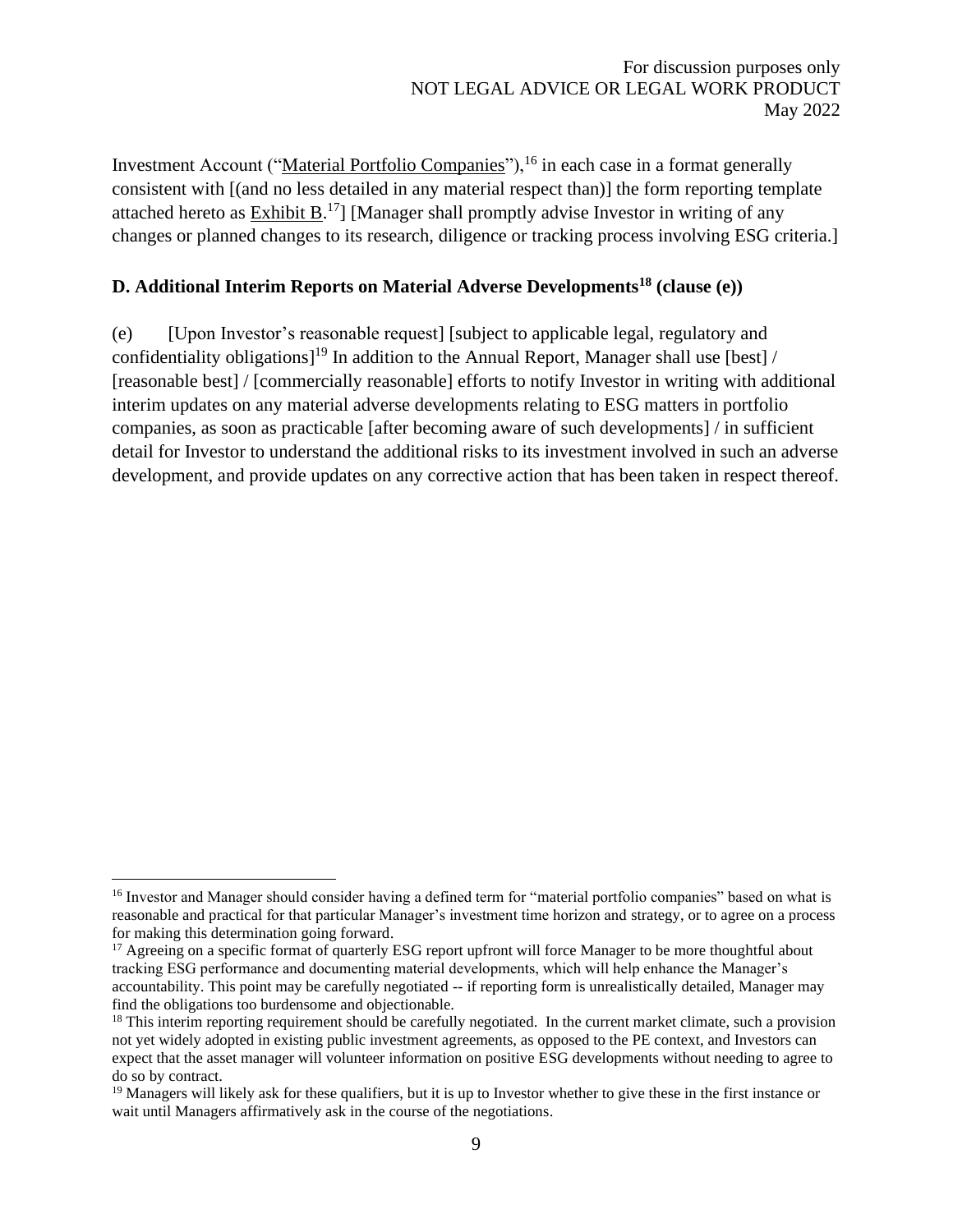## **Exhibit A-1 Examples of ESG Factors**

<span id="page-9-0"></span>*These examples are not meant to be used wholesale in contracts; rather, these are meant for discussion purposes and to present possible frameworks for building ESG investment guidelines. Specific ESG factors and considerations should be tailored to the priorities and focus of each investor. The factors and considerations set forth in these examples are not meant to be representative of items that any given manager may accept, and are not meant to be a comprehensive compendium of factors and considerations.* 

#### **Sample Language #1**

We believe that responsible corporate behavior with respect to environmental, social and governance ("ESG") factors generally has a positive influence on long-term financial performance. As a long-term investor, we consider ESG factors in making investment decisions, with a particular emphasis on the below list of priorities. In analyzing the opportunities and risks inherent in any investment, we look to identify and mitigate ESG factors that are, or could become material to long-term financial performance. ESG opportunities and risks are monitored throughout the life of the investment.

- Prior to investment, Manager should perform an assessment of the ESG risks or opportunities of such investment, including due diligence of public disclosures, relevant company documents and any research materials from third party service providers, as well as direct engagement.
- We believe that active engagement is usually preferable to screening stocks or investments (beyond the investment restrictions set forth under the contract), a process by which certain companies or entire industries can be precluded from consideration for investment based on ESG factors. Divestment may be appropriate when exhaustive engagement has not resulted in satisfactory progress or risk mitigation.
- Manager should engage in a direct dialogue with companies to discuss concerns on ESG risks, in light of relative risk and size of holdings. All direct engagement activities should have a view towards the ultimate benefit to the value of our holdings. Our preference is to conduct direct engagements privately.
- Proxy voting is an important component of our public equity engagement process. We have adopted Proxy Voting Guidelines addressing the areas of corporate governance in which we may be requested to vote from time to time and the principles on which we will rely, at least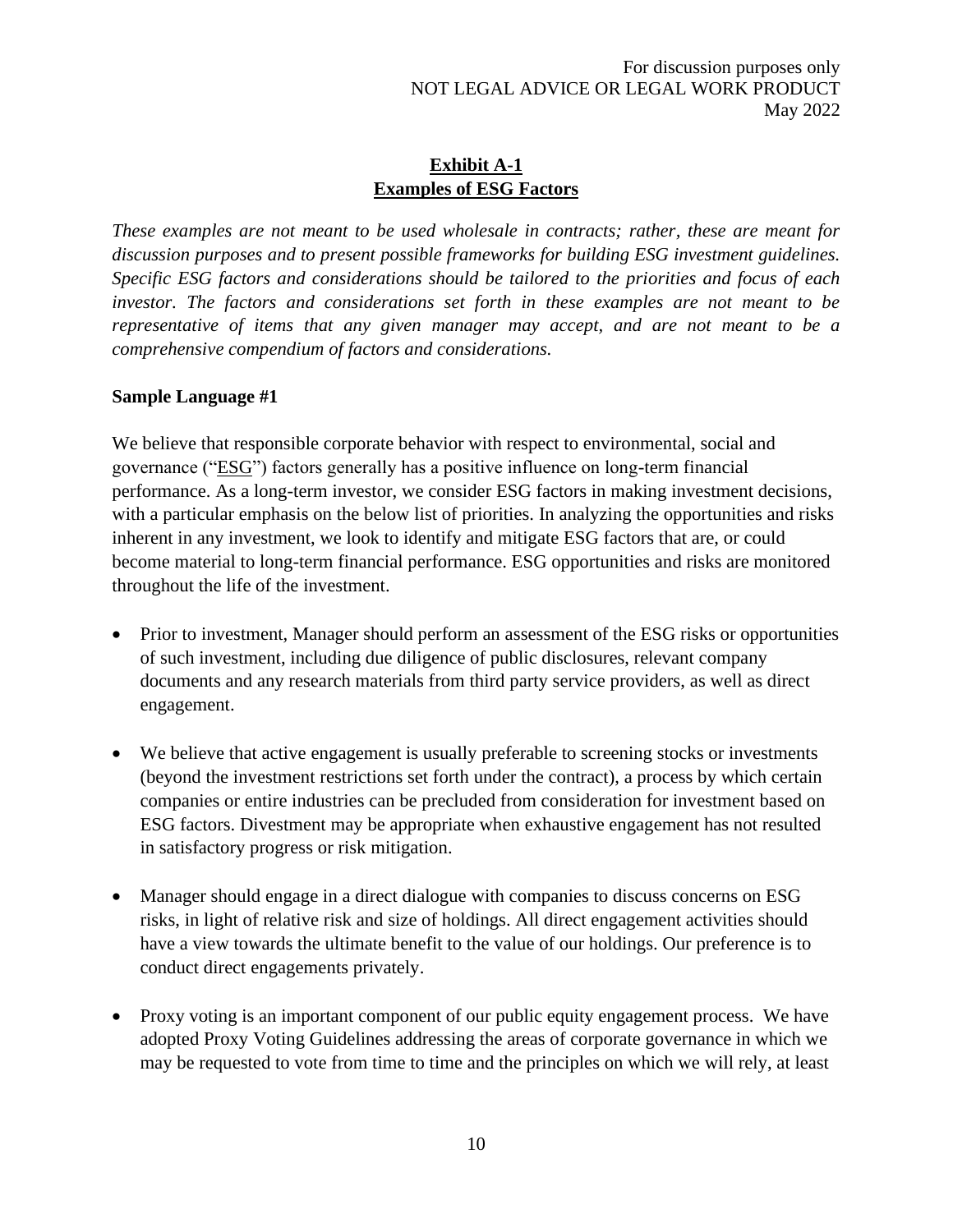initially, in determining a response to such requests. Our Proxy Voting Guidelines are available at [website address].

We expect companies in which we invest, directly and indirectly, to not only comply with all applicable legal and regulatory regimes, but also use [reasonable best efforts / commercially reasonable efforts to] adhere to international best practices (including [UN Principles of Responsible Investing ("UNPRI")] / [ UN Guiding Principles on Business and Human Rights ("UNPBHR")] / [Task Force on Climate-related Financial Disclosures ("TCFD")] / [International Sustainability Standards Board Principles] / [The Value Reporting Foundation's Integrated Thinking Principles, Integrated Reporting Framework and/or SASB Standards<sup>20</sup> / [Global Reporting Initiative Sustainability Reporting Standards ("GRI")] / [Science Based Targets ("SBTs")]<sup>21</sup>) while implementing ESG policies.

#### **Sample Language #2**

As a long-term investor, we proactively address and consider ESG factors as part of our investment strategy. In particular, we focus on  $2^2$ :

- Biodiversity
- Board quality and composition
- Climate change
- Community engagement
- Conduct, culture and ethics
- Diversity, equity and inclusion
- Social justice, including but not limited to [social, economic, racial, gender, sexual orientation, gender identity, access and other forms of inequality $]^{23}$
- **Executive compensation**
- Health & safety
- Human capital management
- Natural resource efficiency
- Pollution & waste reduction

<sup>&</sup>lt;sup>20</sup> NOTE: Based on timing of publication, to be updated (along with CDSB) based on the new International Sustainability Standards Board process

 $21$  These are just a few examples of standardized metrics, ratings and guidelines that may be included depending on each Investor's individual preferences and priorities, and may need to be updated in line with future developments. <sup>22</sup> Investor should discuss with Manager how exactly Investor wants Manager to "focus on" any ESG factor set forth by Investor. For example, a focus on the diversity piece of diversity, equity and inclusion could relate to multiple aspects of diversity, including but not limited to gender identity, race, ethnicity, age, national origin, orientation, cultural identity and physical ability, and the target could be the board, management and/or the broader employee base. Investor should make sure Manager is aligned on Investor's priorities and focus areas.

<sup>&</sup>lt;sup>23</sup> These are examples that may be included, but Investor can tailor this list as appropriate.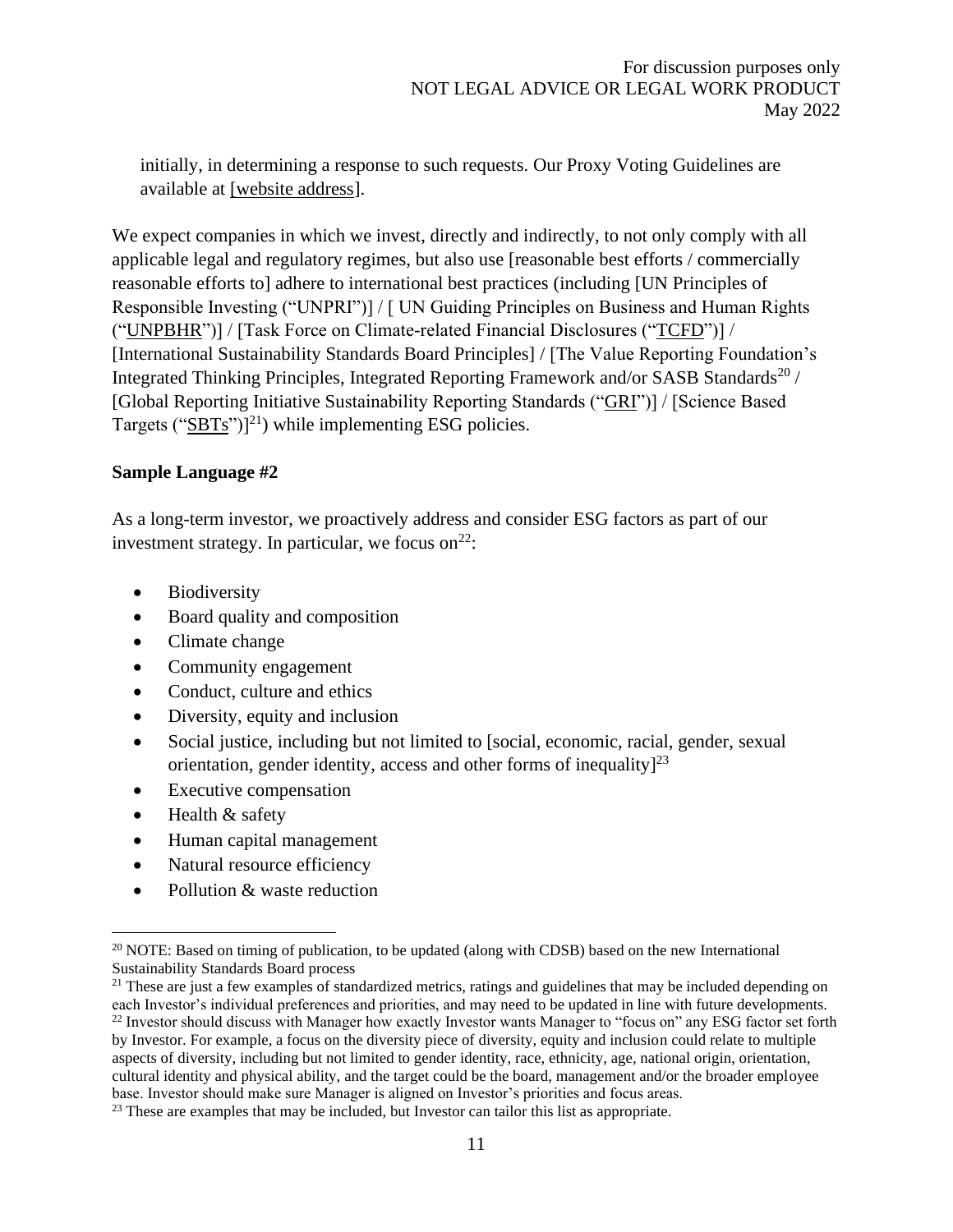- Product safety
- Risk management, including cybersecurity and data privacy risks
- Shareholder protections and rights
- Supply chain risks
- $\bullet$  [...]

[In making decisions with regards to investments, Managers should perform an ESG assessment based on (but not limited to) the above factors, including due diligence of relevant company documents, public disclosures and any research materials from third party service providers, and an evaluation of the ESG risks and opportunities any potential company presents that may impact long-term value. We expect any companies considered to not only comply with all applicable legal and regulatory regimes, but also adhere to international best practices (including [UN Principles of Responsible Investing ("UNPRI")] / [UN Guiding Principles on Business and Human Rights ("UNPBHR")] / [Task Force on Climate-related Financial Disclosures ("TCFD")] / [International Sustainability Standards Board Principles] / [The Value Reporting Foundation's Integrated Thinking Principles, Integrated Reporting Framework and/or SASB Standards] / [Global Reporting Initiative Sustainability Reporting Standards ("GRI")] / [Science Based Targets ("SBTs")]<sup>24</sup>) while implementing ESG policies.]<sup>25</sup>

## **Sample Language #3**

Further to considering ESG factors and consistent with Investor's policies regarding diversity, equity and inclusion, the Manager agrees to consider:

- creating a (or reviewing its existing) diversity, equity and inclusion policy with an eye toward (a) ensuring the structures and practices of the Manager create conditions that promote full inclusion of racially and ethnically diverse groups, other underrepresented groups such as the LGBTQ+ community, and women throughout all facets of the Manager and portfolio company, and (b) designing ways to measure the policy's effectiveness and impact. Such policy would also provide a framework to assess, acknowledge and remove any possible elements that would impede progress toward a fully diverse and inclusive organization;
- including as part of such diversity, equity and inclusion policy, broader hiring, nurturing and retention efforts, to increase the participation of racially and ethnically diverse

<sup>&</sup>lt;sup>24</sup> These are just a few examples of standardized metrics, ratings and guidelines that may be included depending on each Investor's individual preferences and priorities (for example, Manager to favor companies that follow SASB or GRI criteria in their disclosures and to negatively weigh companies that do not).

<sup>&</sup>lt;sup>25</sup> Investors should specify how the investor thinks about the list of topics and how a manager should incorporate them into investment decision considerations.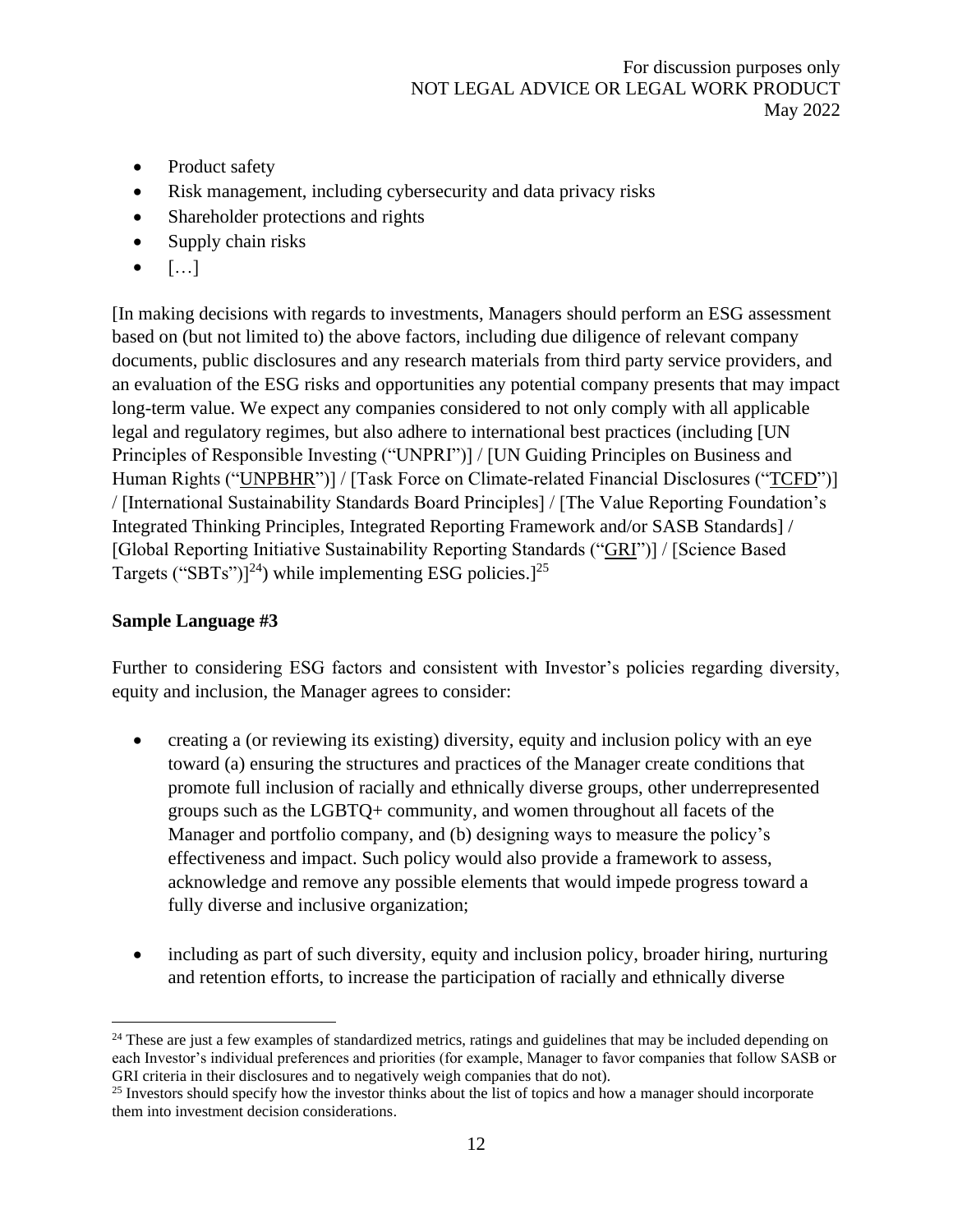groups, other underrepresented groups such as the LGBTQ+ community, and women throughout the Manager's organizational ecosystem, including (as relevant and consistent with the Manager's fiduciary duties to the investment funds it manages, if any), its management teams, investment staff, portfolio company boards, portfolio company management teams, consultants, advisors and professional service providers. Hiring initiatives might include, among other things, engaging in non-traditional recruitment efforts, such as including Historically Black Colleges and Universities to the roster of targeted under-graduate and graduate institutions as well as sponsoring internships and/or partnering with development programs targeting racially and ethnically diverse groups, other underrepresented groups such as the LGBTQ+ community, and women to access and cultivate an internal talent pool; and/or

• completing, on a voluntary basis, information regarding the foregoing when providing Investor's [("Annual")] / [("Quarterly")] Reports, to the extent not otherwise legally required.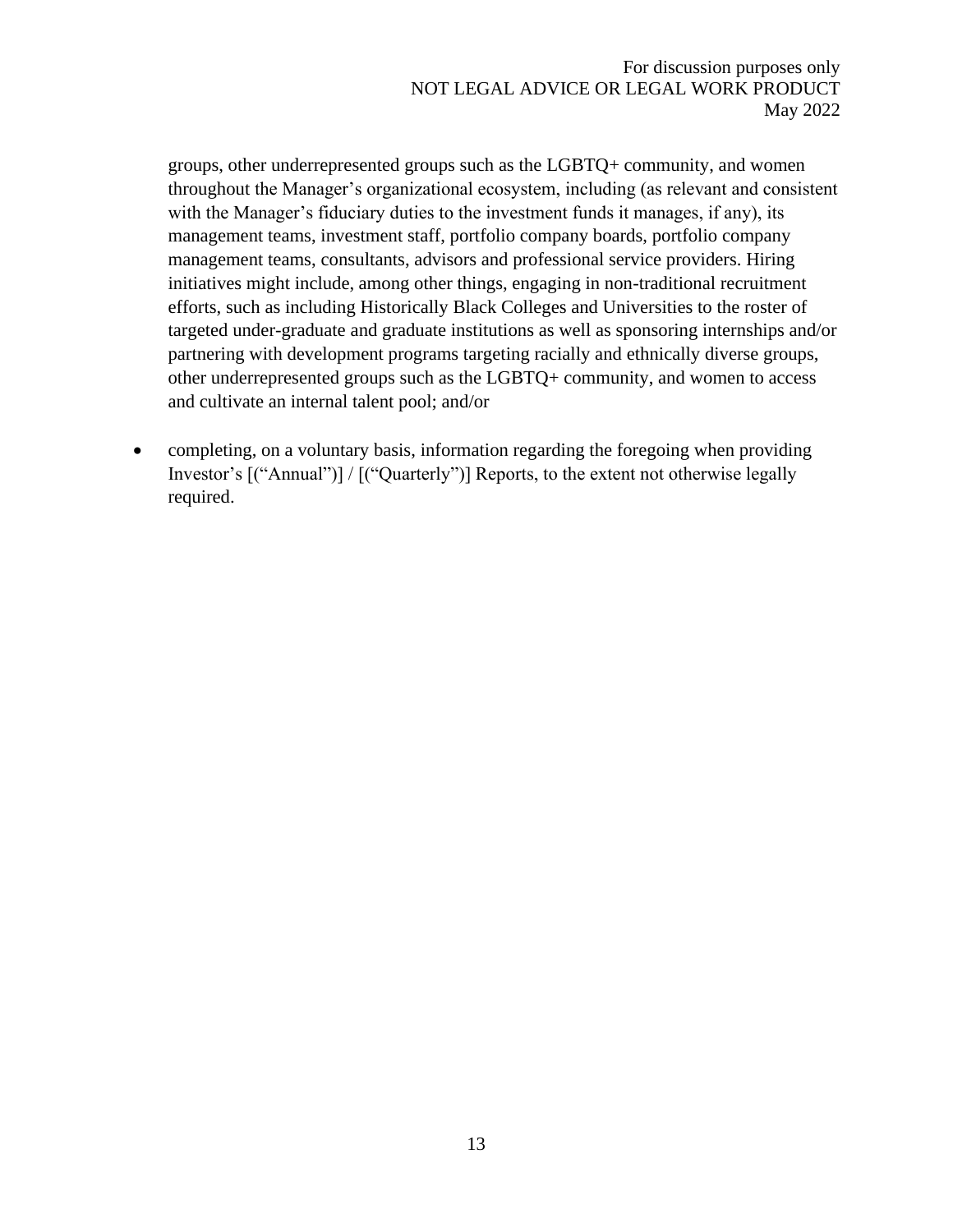#### **Exhibit A-2 Examples of Investment Restrictions<sup>26</sup>**

<span id="page-13-0"></span>*This sample language and examples of Prohibited Investments are not meant to be used wholesale in contracts; rather, these are meant for discussion purposes and to present possible frameworks for building ESG investment guidelines. Some investors may have policies that will require these restrictions for the fund as a whole and therefore the restrictions are gating considerations. The guidelines, restrictions and descriptions set forth in these examples should be tailored to the priorities and focus of each investor, are not meant to be representative of items that any given manager may accept, and are not meant to be a comprehensive compendium of factors and considerations.<sup>27</sup>*

The Manager acknowledges that the Investor is subject to investment policies (the "Policies") precluding its participation in any investment in (a)  $[\_\_\]$ , (b)  $[\_\_\]$ , and (c)  $[\_\_\]$  (the "Prohibited Investments"). Accordingly, as required by each of the Policies, the Investor shall be excluded from Prohibited Investments and therefore shall not have to contribute to the Manager capital (including expense contributions) in respect of a Prohibited Investment or any follow-on investment thereto. The Investor shall have the right to ask questions and receive additional information about any proposed investment as may be reasonably necessary for it to independently determine whether a proposed investment is a Prohibited Investment.

#### **Example "Prohibited Investments" (broader guidelines):**

Managers should not invest in the following:

- companies whose principal field of activity is the production of cluster munitions, biological weapons or chemical weapons
- companies whose principal field of activity is the production of nuclear weapons (excluding companies that are only engaged in transactions with countries that are approved by the United Nations for the purpose of holding and maintaining existing nuclear weapons)
- any company engaged in a transaction violating the Treaty on the Non-Proliferation of Nuclear Weapons

<sup>&</sup>lt;sup>26</sup> Investors to consider the balance of adhering to principles by not investing in certain stocks (such as these investment restrictions) versus investing in stocks to create change. Investors should consider the headline risk of investing in certain industries, as well as opportunities presented by active ownership to encourage greater engagement on best-efforts basis with companies that adhere to good disclosures or practices. Investors should also consider the advantages and disadvantages of exclusion consistent with fiduciary duty, which may involve factors such as eliminating uncompensated risk, impact on long-term value creation and relative benefits of engagement.  $27$  For other investment restrictions, note that the International Finance Corporation also maintains Exclusion Lists defining the types of projects the IFC does not finance at

https://www.ifc.org/wps/wcm/connect/topics\_ext\_content/ifc\_external\_corporate\_site/sustainability-at-ifc/companyresources/ifcexclusionlist.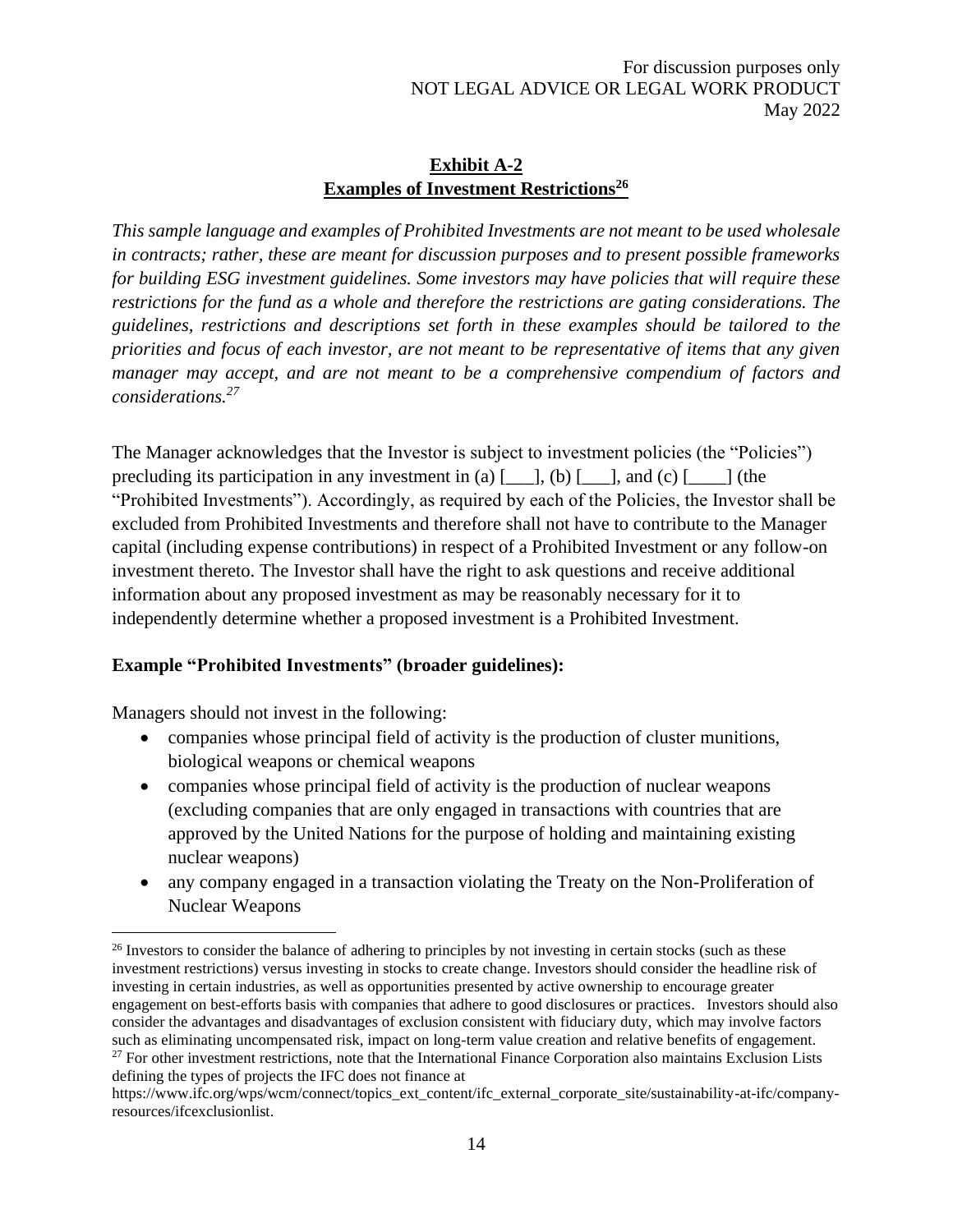- any securities categorized as tobacco under code 302030 of the Global Industry Classification Standard
- companies operating casinos and other types of gaming/gambling operations including online gambling/gaming
- companies operating in the Adult Entertainment sector
- companies that perform animal testing
- companies that manufacture, sell, purchase or use weapons, platforms for weaponry or material parts of a weapon or platform for weaponry
- companies that derive  $[material] / [substantial]$  revenue<sup>28</sup> from the operation of privatized incarceration facilities

# **Example "Prohibited Investments" (more detailed guidelines):**

Managers should not invest in companies in the following industries and sectors:

• **Chemicals**

Companies that [directly or indirectly]<sup>29</sup> manufacture:

- (a) Chemical weapons.
- (b) Chemicals prohibited in Annex A of the Stockholm Convention, an international agreement on persistent organic pollutants (POPs) which create severe health impacts, such as cancer.
- (c) Chemicals which are inconsistent with Annex III of the Rotterdam Convention, an international agreement on hazardous pesticides and industrial chemicals.

# • **Fossil Fuel-related Energy**

Companies that [directly or indirectly] support:

- (a) Specific operations or projects in UNESCO World Heritage Sites or wetlands listed by the Ramsar Convention on Wetlands.
- (b) New coal-fired power plants, including expansions, where individual units have a gross generating capacity of 500MW or more, and:
	- (i) carbon intensity exceeds 850g CO2/kWh; or
	- (ii) the plant is in a developed country and its carbon intensity exceeds 550g CO2/kWh. With existing technologies, this may effectively prohibit new coal-fired power plants without acceptable CCS plans or without material benefits from either combined heat and power (CHP) or biomass.

<sup>&</sup>lt;sup>28</sup> Investors should consider defining the threshold of ["material revenue"] / ["substantial revenue"] to avoid ambiguity and, to the extent possible, provide a numerical threshold so that there is no guesswork involved for the Manager and the request is easier to execute.

 $29$  This optional language contemplates scenarios where the public parent company directly engages in the activity, as opposed to scenarios where the public company's affiliate or subsidiary engages in the activity (or has significant business relationships with third parties (e.g., contractors, service providers, vendors, etc.) that engage in the activity. Investor may omit the "indirectly or indirectly" phrase as a whole.